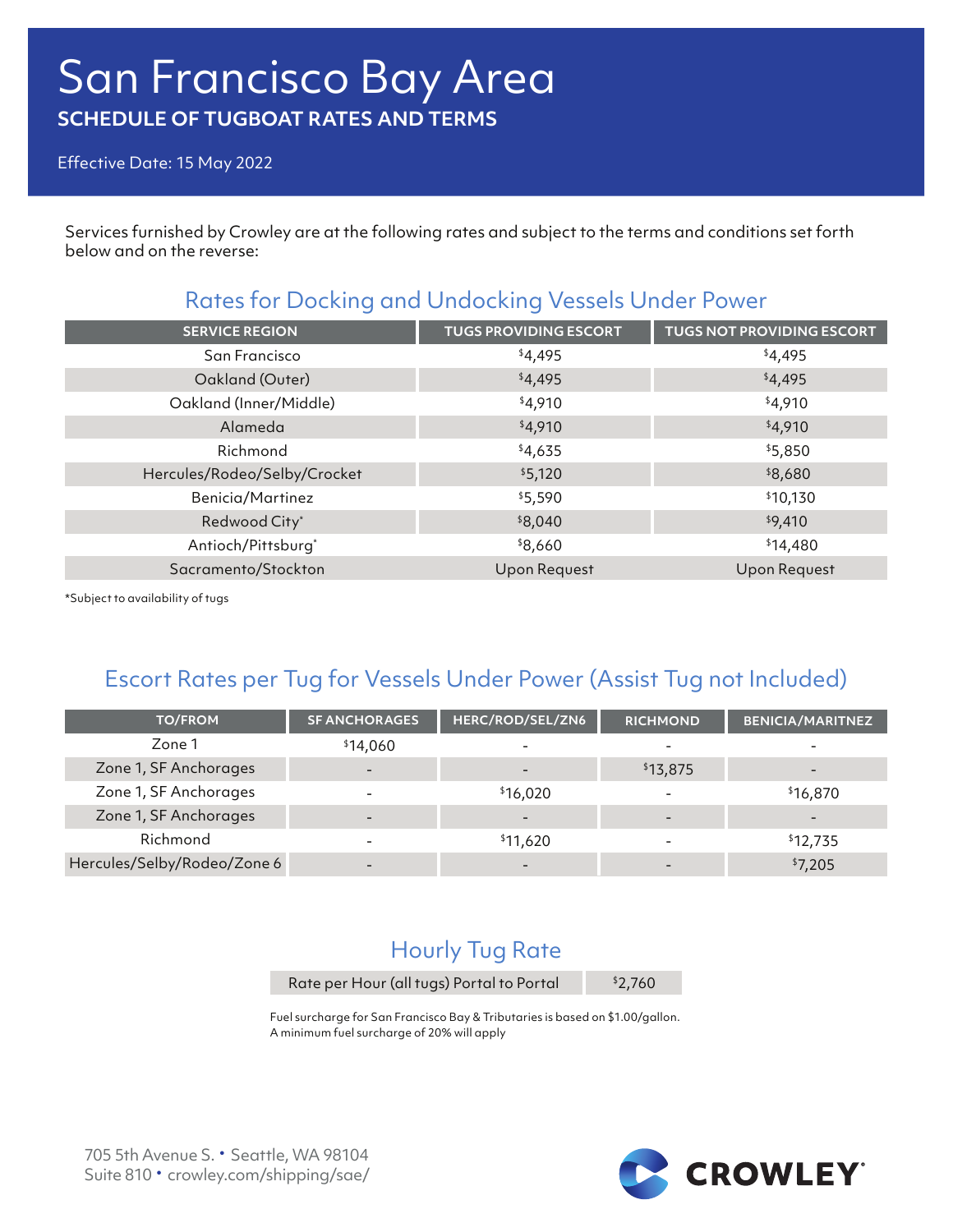### **LOCAL TERMS AND SURCHARGES**

- 1. Docking/Undocking rates listed above are for a period of two (2) hours. Rates are calculated per tug, per service. The Hourly Rate shall apply for the time over two hours, calculated in thirty (30) minute increments, rounded up to the next half hour.
- 2. Escort rates listed above are for a period of six (6) hours. Rates are calculated per tug, per service. The Hourly Rate shall apply for the time over six (6) hours, calculated in thirty (30) minute increments, rounded up to the next half hour.
- 3. Escort Areas: For the purposes of this Rate Schedule, "Zone 1" refers to the area west of the Golden Gate Bridge in which a regulated Tank Vessel is required to have a tug escort under California state law. Vessels requiring an escort between two berths in sight or within one nautical mile of each other shall be charged for two assist jobs at the applicable ship assist rate.
- 4. Shifting Vessels under Power: The rate shall be two (2) times the applicable assist rate when end-for-ending in one continuous movement, and when shifting between berths. When a vessel is shifted along a dock in a straight line and/or mooring lines are kept on the dock, the single assist rates above shall apply. When shifting between service regions, one of each of the applicable assist rates per tug shall apply.
- 5. Notice Required for Ordering Tugs: Eight (8) hours weekdays, twelve (12) hours weekends.
- 6. Cancellation: If any request for service is cancelled within four (4) hours of the time designated for the tug(s) to arrive at the vessel, Customer shall pay a minimum charge of 50% of the requested service rate.
- 7. Waiting Time charges start one-half hour after the time the tug is ordered, rounded up to the next half hour. Standby is assessed at the hourly tug rate.
- 8. Hourly rates apply for tugs utilized in serving ships whenever specific rates are not provided in this Schedule. The hourly rates shall apply from departure from home berth until return to home berth following completion of the operation. Hourly rates are calculated in thirty (30) minute increments, rounded up to the next half hour, with a minimum charge of one (1) hour.
- 9. 70 Metric Ton Bollard Pull: If a 70 Metric ton bollard pull (or higher) assist tug is required and/or ordered by the pilot, a 50% surcharge will apply.
- 10. Tug's Line Surcharge: A surcharge of \$20 per tug per job will be assessed for use of tug's line.
- 11. Non-Marking Fender Covering: A surcharge of \$500 shall be assessed for installation and removal of non-marking fender covering, if required.
- 12. Fuel Adjustment: Fuel surcharge for San Francisco Bay & Tributaries is based on \$1.00/gallon. A minimum fuel surcharge of 20% will apply.
- 13. Security Surcharge: A security surcharge of \$50 per tug per job will be assessed for assist and escort work.
- 14. Holiday rates: all rates set forth herein will be increased by 50% effective per tug used if the job starts or ends on the following holidays: New Year's Day, Martin Luther King Jr.'s Birthday, Presidents' Day, Memorial Day, Fourth of July, Labor Day, Veteran's Day, Thanksgiving, Friday after Thanksgiving, Christmas Eve and Christmas.
- 15. Dead Ships, flat tows, barge shifts, and service for ports not listed above shall be quoted upon request.

#### Scope of Service

- (a) The term "Customer" as used in this Schedule means and includes individually and collectively any person or entity ordering services pursuant to this Schedule, the vessel for which service is requested and such vessel's owners, operators, agents, charterers and managers. Unless the context otherwise requires, the term "vessel" as used in this Schedule means and includes the tank vessel or other vessel for which services are requested.
- (b) Rates and terms and conditions for pushing or towing vessels not under their own power, for rescue towing, for assisting vessels aground, for salvage and for other services not specified in this Schedule shall be provided upon request.
- (c) In the event a vessel or its propelling tug breaks down during the course of service under this Schedule, the Crowley escort or assist tug shall stand by and render additional service to the vessel or its propelling tug within the reasonable capabilities of the Crowley tug. Customer shall pay Crowley for any such additional service as required. Nothing in this Schedule waives the salvage rights which any tug crew member has at law.
- (d) The services to be provided by Crowley to vessels assume that both Customer's vessel and Crowley's tug shall use due diligence to comply with all applicable laws, including the Tank Vessel Escort Regulations for San Francisco Bay and Tributaries.
- (e) This Schedule applies to the San Francisco Bay and contiguous waters and supersedes and cancels all previous Crowley tariffs applicable to those locations.
- (f) Payment is due within 10 days of receipt of invoice. A service charge shall be assessed on amounts outstanding over 30 days at the maximum lawful rate.

#### Unusual Conditions

When circumstances beyond the control of Crowley, such as weather, tidal conditions, difficult berths, obstructions, congestion, vessel size or configuration, requests by ship's master, pilot or port agent, or other factors require that additional tugs be dispatched to a job, charges for services performed by such additional tugs shall be at the Hourly Rates set forth in this Schedule. When additional tugs are dispatched and/or conditions are such that the vessel assisted or escorted is delayed, Crowley shall attempt to contact the ship's agent, but shall not be held liable for failure or inability to do so or for any loss, damage or expense resulting from such delay. If any vessel assist or escort involves special or unusual risks, Crowley may require agreement on modified rates and terms and conditions. Crowley reserves the right, in its sole discretion, to decline to offer service to any potential customer.

#### **Delegation**

All or part of any service furnished pursuant to this Schedule may be delegated to another service provider without notice to Customer. Customer agrees that any service provider performing delegated services shall have the benefit of all defenses, exemptions and limitations of liability provided pursuant to this Schedule for the benefit of the parties listed below in the Limitation of Liability Clause. In performance of any such delegated services, the service provider shall be considered an independent contractor and not the agent, contractor or employee of Crowley. Crowley reserves the right to recover all costs incurred by hiring other service providers to perform work on behalf of Crowley, without discount.

#### **Warranties**

Crowley warrants that it shall exercise due diligence to furnish seaworthy tugs which are adequately manned and equipped for the work to be performed pursuant to this Schedule. Except as provided in this Warranties Clause, Crowley makes no warranties of any kind, express or implied, and expressly disclaims any warranty of workmanlike service or performance.

#### **Exceptions**

Crowley agrees to supply services promptly as requested, taking into consideration prior commitments, upon receipt of orders. Notwithstanding any other provision of this Schedule to the contrary, Crowley shall not be responsible for delays, extra expenses or damages of any nature whatsoever caused by strikes, accidents, fire, weather, failure of personnel or equipment, acts of God or any other similar or dissimilar cause beyond the control and without the fault of Crowley.